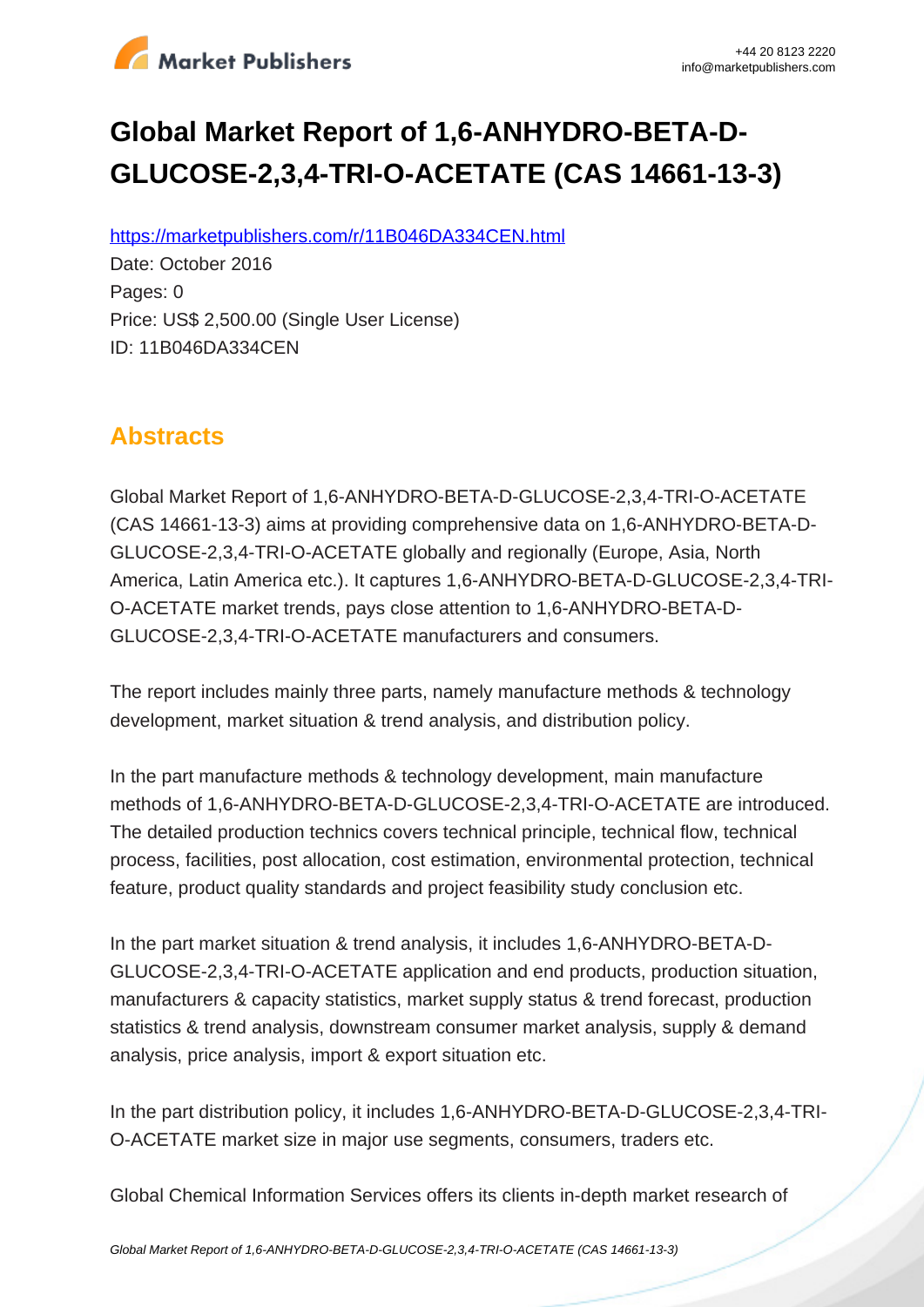

chemical products on the basis of global and regional markets (North & Latin America, Asia Pacific, European Union, Russia and CIS). We have been engaged in information industry since 2005, and our reports ever serve many international chemistry companies. We are the biggest chemistry information system in China. More than 150,000 kinds of chemical products are in our database.

Our services include:

Global Market Report China Market Report Price analysis Import & Export Data Products Catalog Suppliers List Specific Research

Trade Leads

Please note that the report is a half ready one and it takes 5 business days to update and dispatch the publication; the report's ToC, Lists of tables and figures are subjects to changes upon report completion.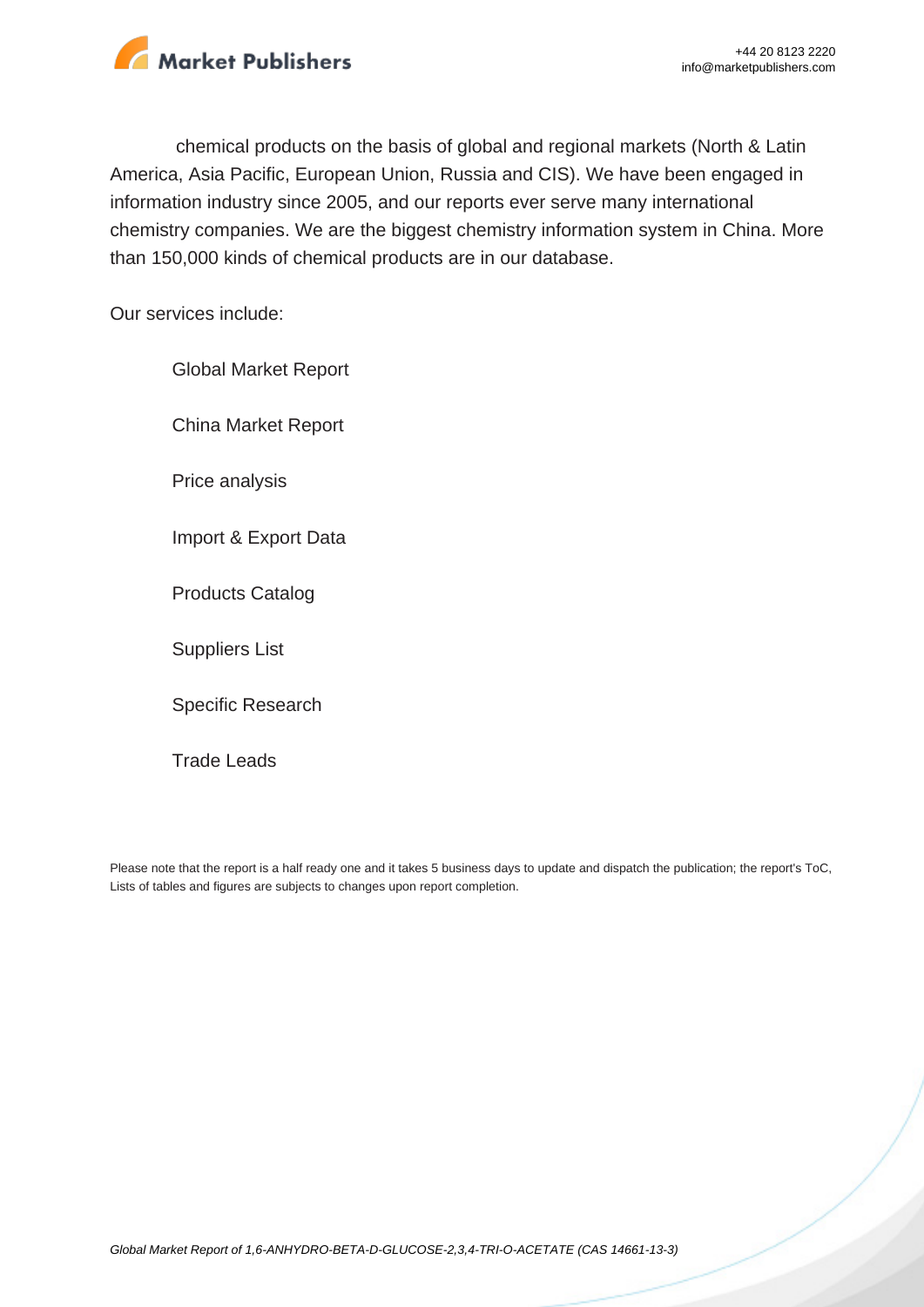

# **Contents**

# **PART 1: INTRODUCTION OF 1,6-ANHYDRO-BETA-D-GLUCOSE-2,3,4-TRI-O-ACETATE**

Chapter 1: Brief Introduction of 1,6-ANHYDRO-BETA-D-GLUCOSE-2,3,4-TRI-O-ACETATE

Chapter 2: Product Identification

Chapter 3: Physical Properties

Chapter 4: Quality Specifications

# **PART 2: MANUFACTURE METHODS AND TECHNOLOGY DEVELOPMENT OF 1,6-ANHYDRO-BETA-D-GLUCOSE-2,3,4-TRI-O-ACETATE**

Chapter 1: Introduction of Main Manufacture Methods

- 1. Introduction of main manufacture methods
- 2. Production technics and equipment
- 1) Technical principle
- 2) Technical flow
- 3) Technical process
- 4) Facilities
- 5) Post allocation
- 6) Cost estimation
- 7) Environmental protection
- 8) Technical feature
- 9) Product quality standards
- 10) Project feasibility study conclusion

Chapter 2: Introduction of Patent Manufacture Methods

Chapter 3: New Progress on the Manufacture Technology

# **PART 3: APPLICATION OF 1,6-ANHYDRO-BETA-D-GLUCOSE-2,3,4-TRI-O-ACETATE**

[Global Market Report of 1,6-ANHYDRO-BETA-D-GLUCOSE-2,3,4-TRI-O-ACETATE \(CAS 14661-13-3\)](https://marketpublishers.com/report/cas/14661-13-3-bc645717.html)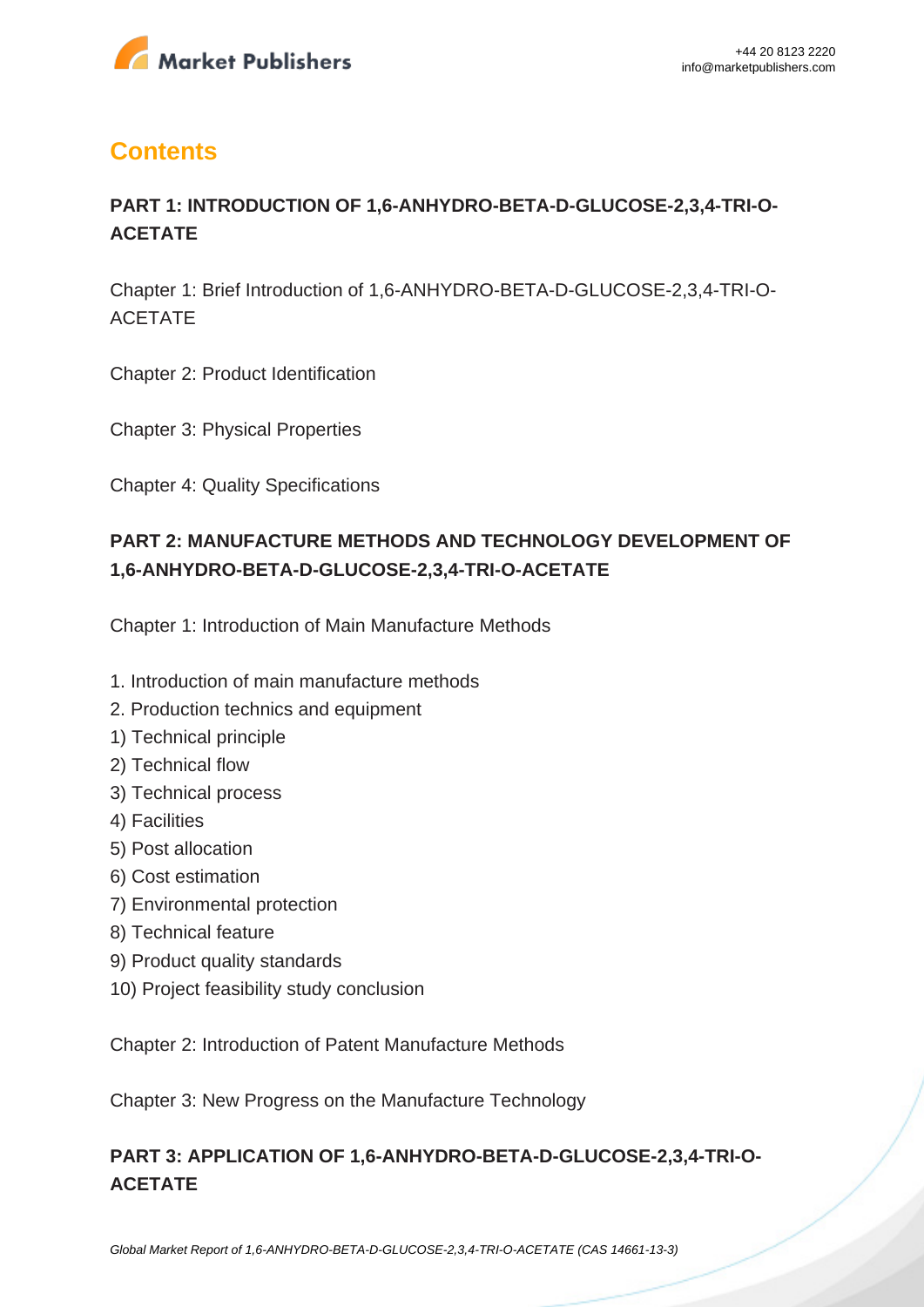

Chapter 1: Application Review

Chapter 2: End Products(Downstream Products) of 1,6-ANHYDRO-BETA-D-GLUCOSE-2,3,4-TRI-O-ACETATE

Chapter 3: New Applications of 1,6-ANHYDRO-BETA-D-GLUCOSE-2,3,4-TRI-O-ACETATE

# **PART 4: PRODUCTION SITUATION OF 1,6-ANHYDRO-BETA-D-GLUCOSE-2,3,4-TRI-O-ACETATE**

Chapter 1: Current Production Situation

- 1.1 Europe
- $1.2$  Asia
- 1.3 North America
- 1. Global production situation
- 2. China production situation

Chapter 2: Manufacturers in China

- 1. Manufacturers and scale statistics of China in 2016
- 2. Introduction of major manufacturers of China
- 3. Description of the proposed construction projects
- 4. Capacity trend analysis in next five years in China

Chapter 3: Manufacturers Outside of China

- 1. Manufacturers and scale statistics outside of China in 2016
- 2. Introduction of major manufacturers outside of China
- 3. Capacity trend analysis in next five years outside of China

Chapter 4: Production Trend Analysis

- 1. Global production statistics from 2009 to 2015
- 2. Prediction of global production trends from 2016 to 2020
- 3. Chinese production statistics from 2009 to 2015
- 4. Prediction of Chinese production trends from 2016 to 2020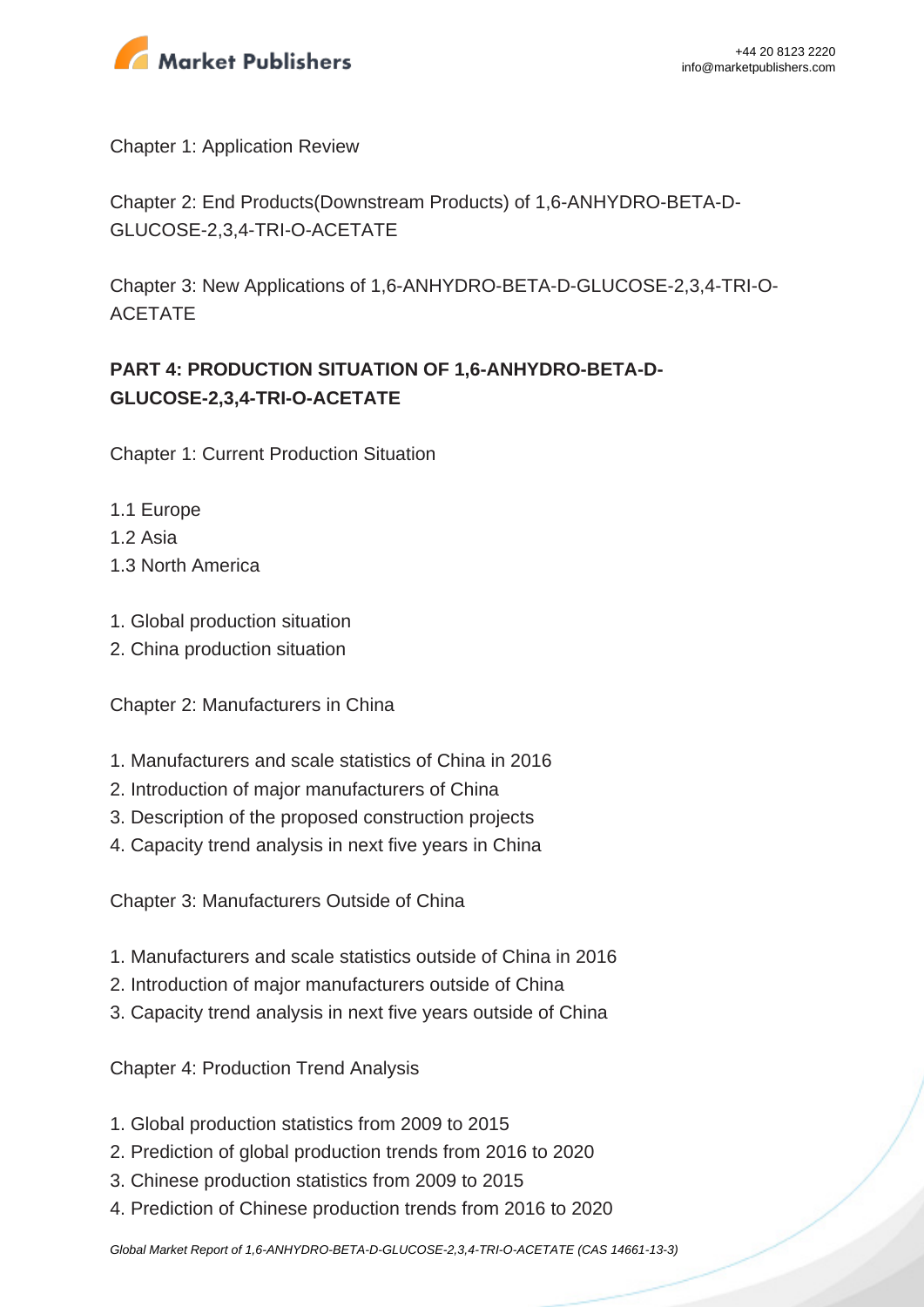

### **PART 5: MARKET SITUATION OF 1,6-ANHYDRO-BETA-D-GLUCOSE-2,3,4-TRI-O-ACETATE**

Chapter 1: Market Supply Status and Trend Forecast

- 1. Global market supply analysis from 2009 to 2015
- 2. Global market supply trend forecast from 2016 to 2020
- 3. China market supply analysis from 2009 to 2015
- 4. China market supply trend forecast from 2016 to 2020

Chapter 2: Downstream Consumer Market Analysis

- 1. Downstream consumer market share and development speed analysis
- 2. Downstream consumer market forecast from 2016 to 2020

Chapter 3: Supply and Demand Analysis and Forecast

Chapter 4: Price Analysis

Chapter 5: Import & Export Situation

## **PART 6: DISTRIBUTION POLICY OF 1,6-ANHYDRO-BETA-D-GLUCOSE-2,3,4-TRI-O-ACETATE**

Chapter 1: Market Size in Major Use Segments

Chapter 2: Major End Users

Chapter 3: Potential Users

#### **PART 7: REFERENCE**

#### **APPENDIX I: INTRODUCTION OF GCIS**

#### **APPENDIX II: CONTACT INFORMATION**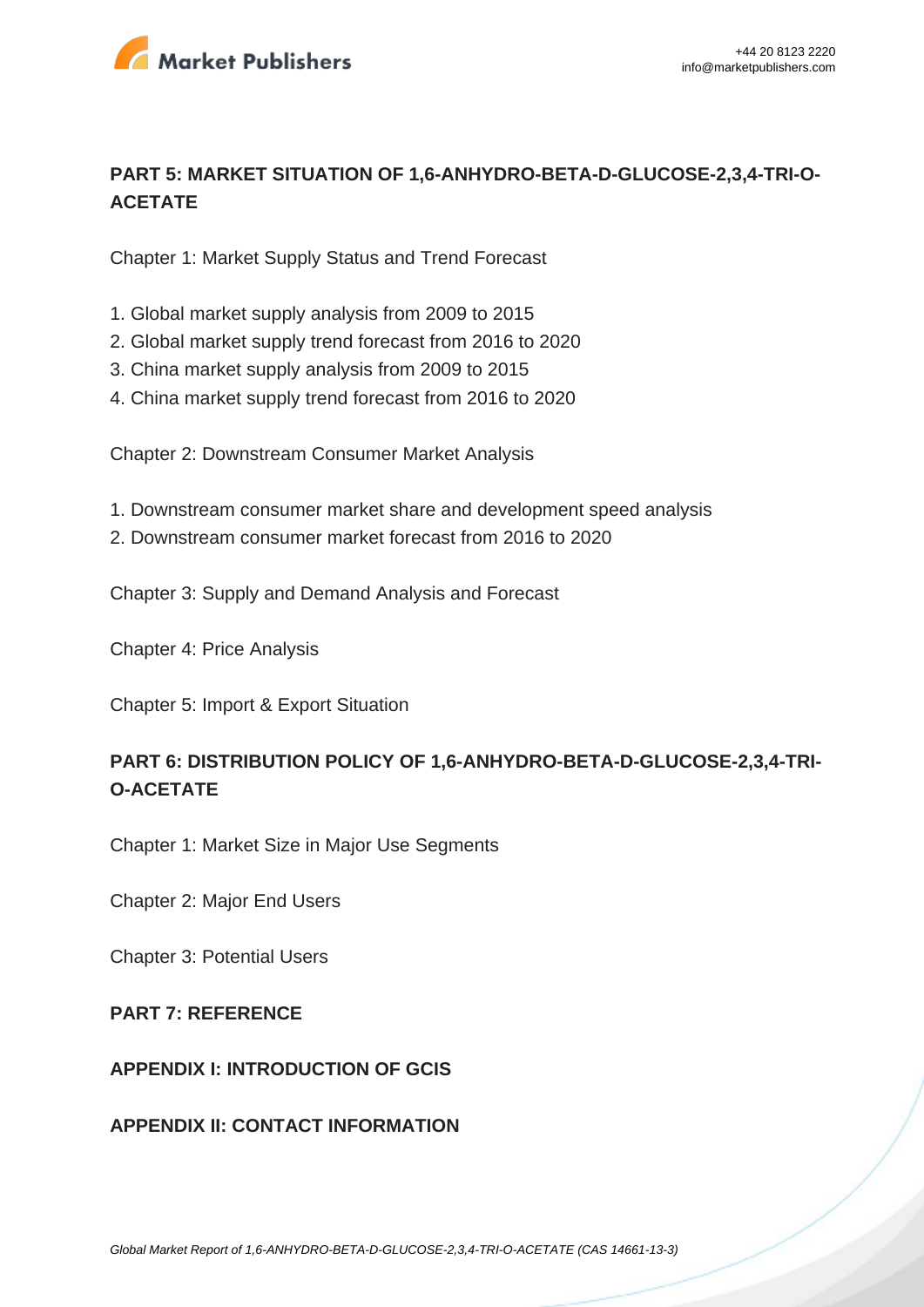

# **Tables & Figures**

### **TABLES AND FIGURES**

Table 1: 1,6-ANHYDRO-BETA-D-GLUCOSE-2,3,4-TRI-O-ACETATE description Table 2: Physical properties of 1,6-ANHYDRO-BETA-D-GLUCOSE-2,3,4-TRI-O-ACETATE Table 3: Quality specifications of 1,6-ANHYDRO-BETA-D-GLUCOSE-2,3,4-TRI-O-ACETATE Table 4: Main Facilities for the production of 1,6-ANHYDRO-BETA-D-GLUCOSE-2,3,4-TRI-O-ACETATE Table 5: Cost evaluation for the production of 1,6-ANHYDRO-BETA-D-GLUCOSE-2,3,4-TRI-O-ACETATE Table 6: Post allocation for the production of 1,6-ANHYDRO-BETA-D-GLUCOSE-2,3,4-TRI-O-ACETATE Table 7: Specifications of 1,6-ANHYDRO-BETA-D-GLUCOSE-2,3,4-TRI-O-ACETATE Table 8: Global capacity distribution Table 9: China capacity distribution Table 10: Manufacturers and capacities of 1,6-ANHYDRO-BETA-D-GLUCOSE-2,3,4-TRI-O-ACETATE in China in 2016 Table 11: Proposed construction projects in China Table 12: Manufacturers and capacities of 1,6-ANHYDRO-BETA-D-GLUCOSE-2,3,4-TRI-O-ACETATE outside of China in 2016 Table 13: Global production statistics from 2009 to 2015 Table 14: Chinese production statistics from 2009 to 2015 Table 15: The demand forecast on downstream consumer markets from 2016 to 2020 Table 16: The supply and demand forecast on 1,6-ANHYDRO-BETA-D-GLUCOSE-2,3,4-TRI-O-ACETATE from 2016 to 2020 Table 17:The average price of 1,6-ANHYDRO-BETA-D-GLUCOSE-2,3,4-TRI-O-ACETATE from 2009 to 2015 Table 18: The price of 1,6-ANHYDRO-BETA-D-GLUCOSE-2,3,4-TRI-O-ACETATE in 2016 Table 19: Market size in major use segments Table 20: Major end users of 1,6-ANHYDRO-BETA-D-GLUCOSE-2,3,4-TRI-O-ACETATE Table 21: Potential users of 1,6-ANHYDRO-BETA-D-GLUCOSE-2,3,4-TRI-O-ACETATE Table 22: The main trading companies of 1,6-ANHYDRO-BETA-D-GLUCOSE-2,3,4-TRI-O-ACETATE Figure 1: Chemical structure of 1,6-ANHYDRO-BETA-D-GLUCOSE-2,3,4-TRI-O-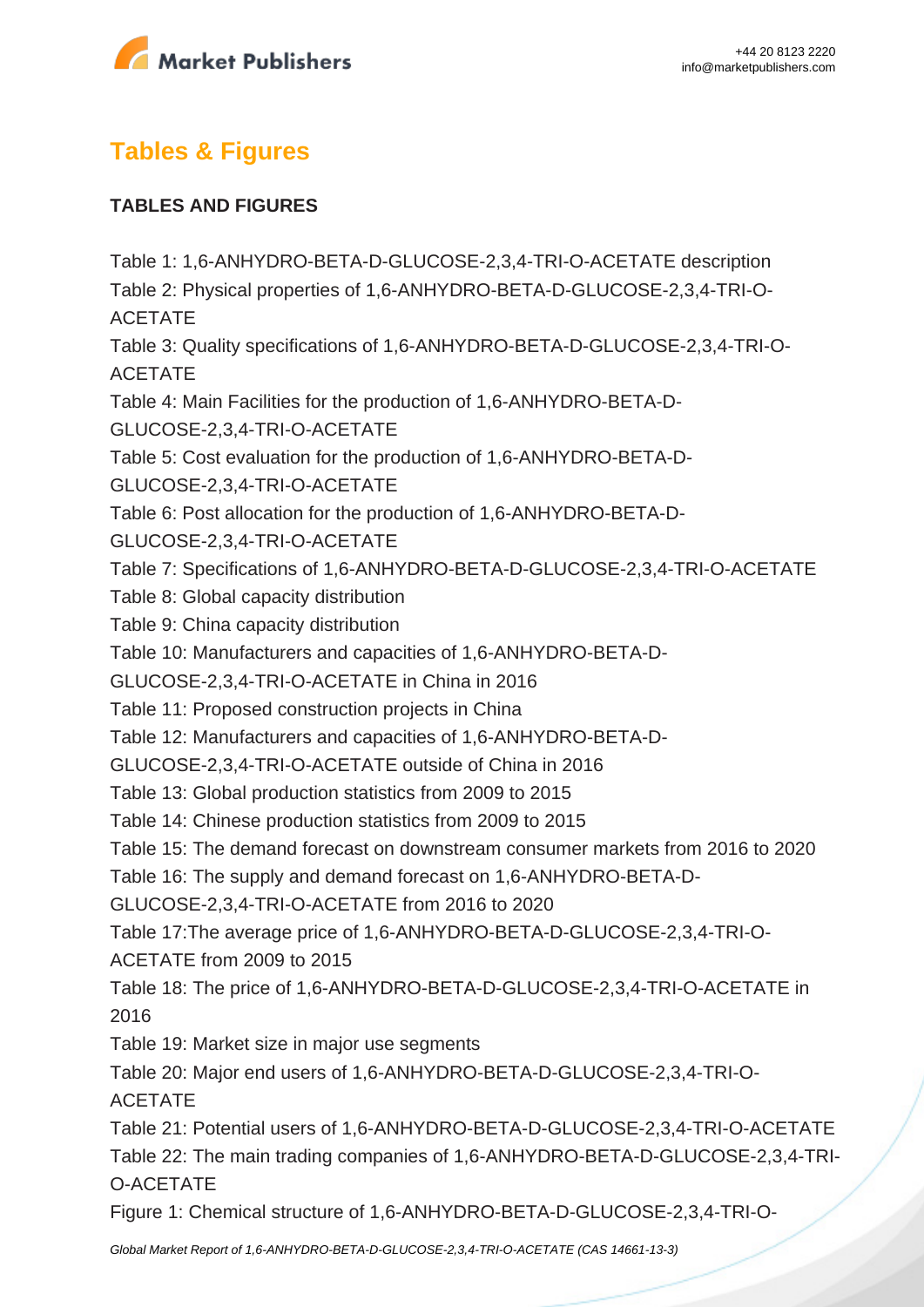

#### ACETATE

Figure 2: Flow chart for the production of 1,6-ANHYDRO-BETA-D-GLUCOSE-2,3,4-TRI-O-ACETATE

Figure 3: Global production trend forecast from 2016 to 2020

Figure 4: Chinese production trend forecast from 2016 to 2020

Figure 5: Price trend of 1,6-ANHYDRO-BETA-D-GLUCOSE-2,3,4-TRI-O-ACETATE from 2009 to 2020

Figure 6: Global market share of 1,6-ANHYDRO-BETA-D-GLUCOSE-2,3,4-TRI-O-ACETATE by regions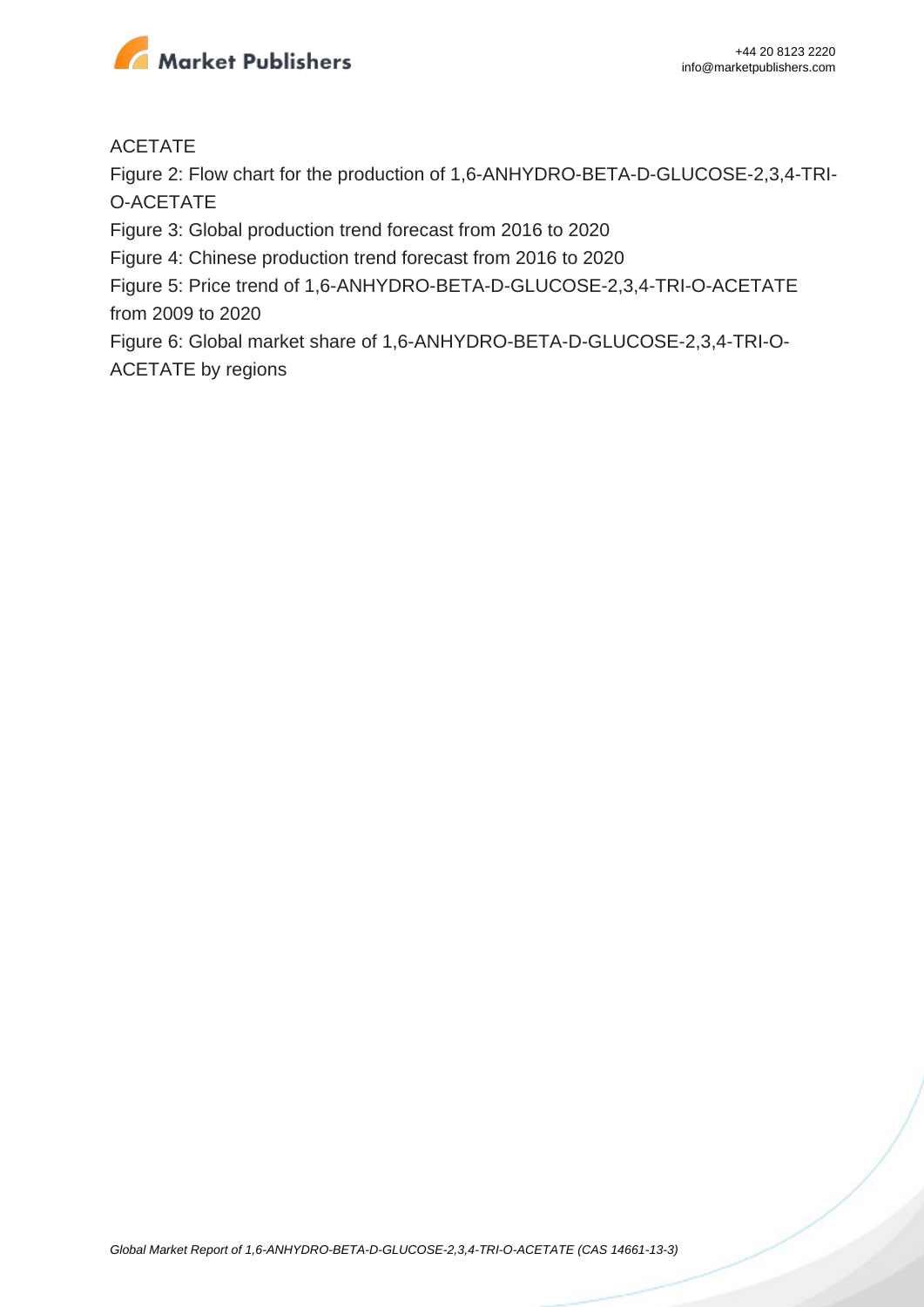

#### I would like to order

Product name: Global Market Report of 1,6-ANHYDRO-BETA-D-GLUCOSE-2,3,4-TRI-O-ACETATE (CAS 14661-13-3)

Product link: [https://marketpublishers.com/r/11B046DA334CEN.html](https://marketpublishers.com/report/cas/14661-13-3-bc645717.html)

Price: US\$ 2,500.00 (Single User License / Electronic Delivery) If you want to order Corporate License or Hard Copy, please, contact our Customer Service:

[info@marketpublishers.com](mailto:info@marketpublishers.com)

## Payment

To pay by Credit Card (Visa, MasterCard, American Express, PayPal), please, click button on product page [https://marketpublishers.com/r/11B046DA334CEN.html](https://marketpublishers.com/report/cas/14661-13-3-bc645717.html)

To pay by Wire Transfer, please, fill in your contact details in the form below:

First name: Last name: Email: Company: Address: City: Zip code: Country: Tel: Fax: Your message:

\*\*All fields are required

Custumer signature

Please, note that by ordering from marketpublishers.com you are agreeing to our Terms & Conditions at<https://marketpublishers.com/docs/terms.html>

To place an order via fax simply print this form, fill in the information below and fax the completed form to +44 20 7900 3970